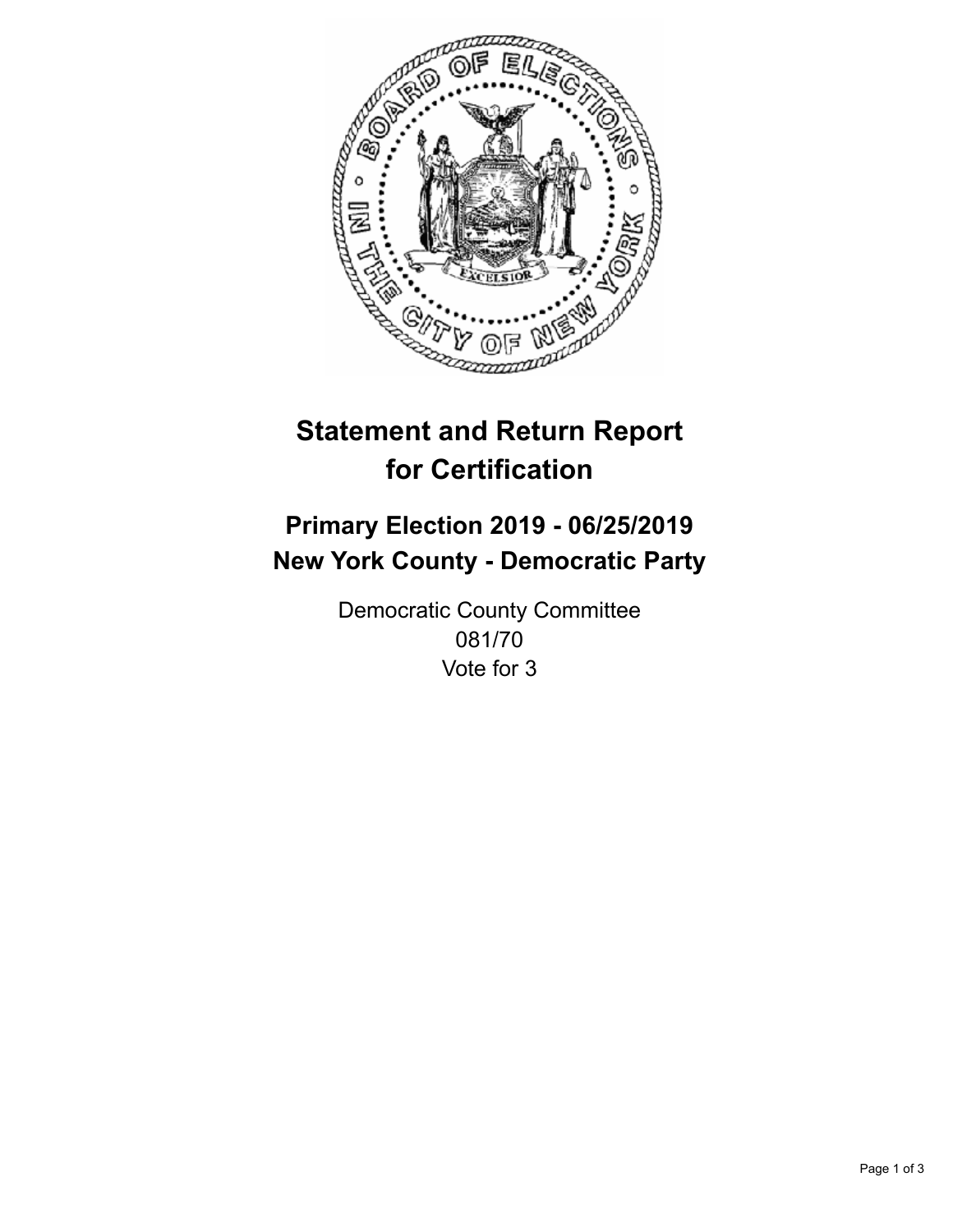

## **Assembly District 70**

| <b>PUBLIC COUNTER</b>                                    | 37 |
|----------------------------------------------------------|----|
| <b>MANUALLY COUNTED EMERGENCY</b>                        | 0  |
| ABSENTEE / MILITARY                                      | 1  |
| <b>AFFIDAVIT</b>                                         | 2  |
| <b>Total Ballots</b>                                     | 40 |
| Less - Inapplicable Federal/Special Presidential Ballots | 0  |
| <b>Total Applicable Ballots</b>                          | 40 |
| <b>ADRIAN ROLAND</b>                                     | 14 |
| <b>VERNICE BECKFORD</b>                                  | 3  |
| ROHAN BECKFORD                                           | 4  |
| <b>EDUARDO MURILLO</b>                                   | 22 |
| <b>DENISE YANKOU</b>                                     | 20 |
| <b>DAPHNE FRIAS</b>                                      | 17 |
| UNATTRIBUTABLE WRITE-IN (WRITE-IN)                       | 1  |
| <b>Total Votes</b>                                       | 81 |
| Unrecorded                                               | 39 |